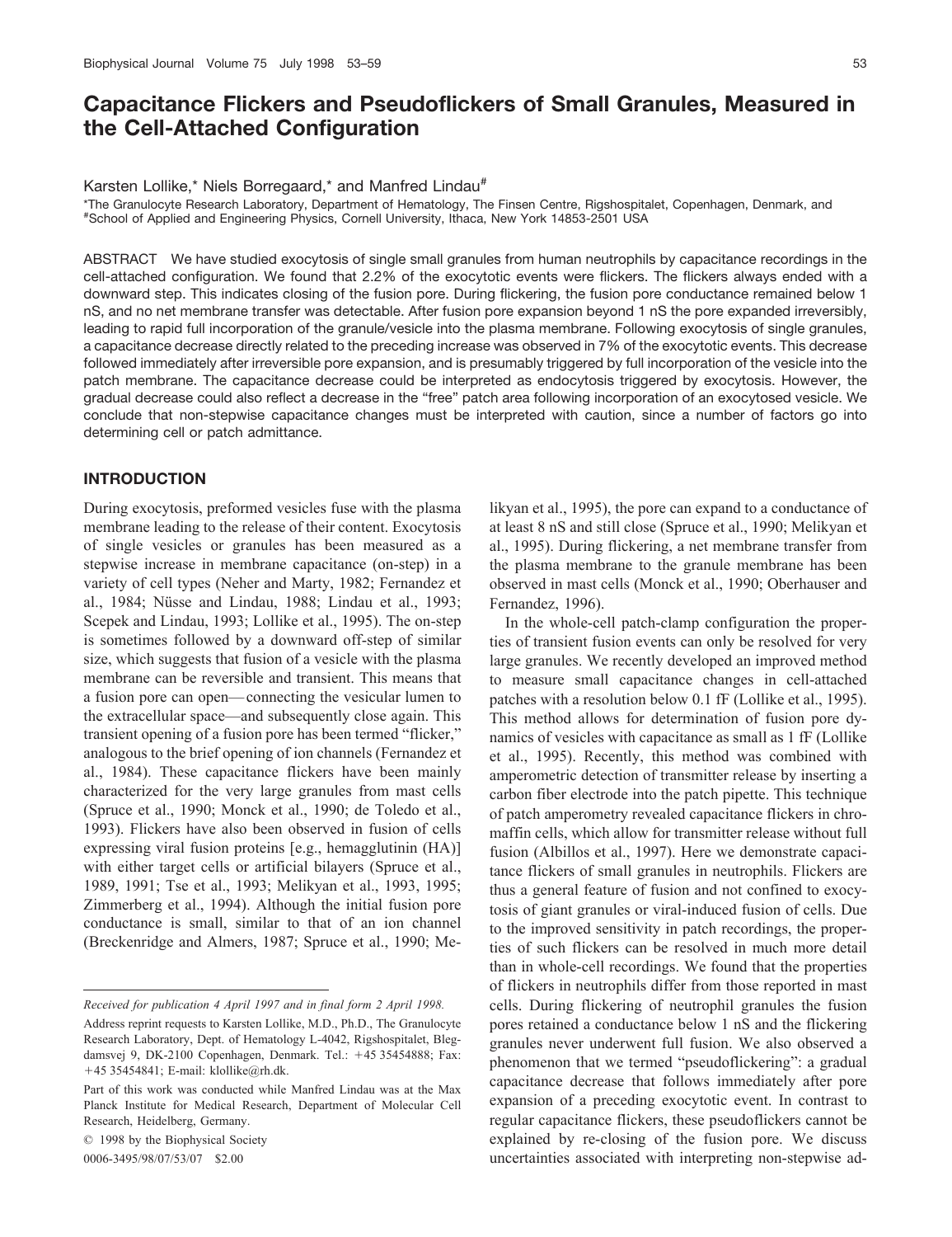mittance changes that may be affected by factors other than exo- and endocytosis. In view of the increasing applications of patch capacitance measurements (Lollike et al., 1995; Kreft and Zorec, 1997; Albillos et al., 1997) we consider it important to point out the possibility of specific artefacts which could be introduced with this method.

# **METHODS**

#### **Isolation of human neutrophils**

Human neutrophils were isolated from peripheral blood from volunteer donors as previously described (Boyum, 1968; Lollike et al., 1995), and resuspended in ES buffer [140 mM NaCl, 5 mM KCl, 2 mM CaCl<sub>2</sub>, 1 mM MgCl<sub>2</sub>, 10 mM HEPES (pH 7.2–7.3)] at 4 $\degree$ C and used for patching within 3 h.

# **Cell-attached patch-clamp capacitance measurements**

Patch-clamp capacitance measurements were performed as previously described (Lollike et al., 1995). In short, a sine wave voltage with a frequency of 8 kHz and 50 mV rms amplitude centered at 0 mV was applied to the pipette in the cell-attached configuration. At this frequency fusion pore conductances are well-resolved in neutrophils (Lollike et al., 1995). The resulting sine wave current output from the patch-clamp amplifier (EPC7, Heka-electronics, Lambrecht, Germany) was fed into a lock-in amplifier (SR830 DSP, Stanford Research Systems, Stanford, CA) for phase-sensitive detection. The built-in low pass filter of the lock-in amplifier was set to 3 ms, 24 dB. The in-phase [real component (*Re*) corresponding to conductance] and 90° out-of-phase [imaginary component (*Im*) corresponding to capacitance] currents were sampled every 12.5 ms by a computer (Falcon 030, Atari, Sunnyvale, CA) equipped with a 16 bit A/D converter (DAS1159, Analog Devices, Norwood, MA). The slow capacitance compensation was set to 0.2 pF, 0.2  $\mu$ S, and the sine wave current was minimized using C-fast compensation. The approximate phase of the lock-in amplifier was set before recordings by changing the slow capacitance compensation of the EPC7 and adjusting the phase of the lock-in amplifier as described (Neher and Marty, 1982).

Patched cells were stimulated by ejecting ionomycin (200  $\mu$ M) (Sigma, St. Louis, MO) from a pipette positioned  $\sim$ 100  $\mu$ m from the cell. All recordings were performed at room temperature.

## **Data analysis**

The correct phase setting was inspected by eye in the recorded traces. If *C* steps in the imaginary part (Im) were consistently accompanied by a projection into the real part (Re), or if conductance changes were accompanied by a projection into the *Im* trace, then the phase was rotated until the phase setting was correct. This phase shift was usually within  $\pm 5^{\circ}$ . When the fusion pore conductance is small, the signal in the Im trace is reduced compared to the size that is obtained when the vesicle is completely fused. Simultaneously, a signal appears in the Re trace as long as the fusion pore conductance  $G_p$  is comparable to  $\omega C_V$ , with  $C_V$  being the capacitance of the fusing vesicle and  $\omega$  being  $2\pi f$  ( $f =$  sine wave frequency). For convenience of notation we use *Re* and *Im* for the changes in the real and imaginary trace after baseline subtraction. These changes are given by  $Re = [(\omega C_v)^2 / G_p]/(1 + (\omega C_v / G_p)^2)$  and  $Im = \omega C_v / (1 + (\omega C_v / G_p)^2)$  and can be thus be used to calculate the true values of  $C_v$  and  $G_p$  (Lindau, 1991):

$$
C_{\rm v} = \left[ (Re^2 + Im^2)/Im \right] / \omega \tag{1}
$$

$$
G_p = (Re^2 + Im^2)/Re
$$
 (2)

To avoid division by zero,  $C_v$  was set to zero for  $Im = 0$ .  $G_p$  was set to zero for  $Re = 0$ , and  $Im \lt C_v/2$ . Determination of fusion pore conductance was discontinued when  $Re \leq 0$  while  $Im > C_v/2$ .

# **RESULTS**

## **Fusion pore flickering**

Fig. 1 *A* depicts part of a capacitance recording from a human neutrophil in the cell-attached configuration showing spontaneous exocytotic activity. In the capacitance trace (Im) initially two large capacitance steps occur in rapid succession. The associated transients in the conductance trace (Re) are as expected from the opening of the fusion pores. Besides the transient increase, the Re trace shows no persistent change associated with exocytosis of the two large granules, indicating that the phase setting is correct. A few seconds later, the capacitance on-step (marked I) is followed by an off-step of the same size. Subsequently, several more on/off-steps are seen (II–VI) until the capacitance remains at the lower level. The multiple upward and downward capacitance steps seen in the Im trace are all of the same size (1.15 fF  $\pm$  0.05 fF), indicating that a single granule opens and closes its fusion pore repeatedly. In 670 individual exocytotic events (on-steps), only 57 steps were followed by another on-step of similar size  $(\pm 0.05 \text{ fF})$ . The probability that two subsequent capacitance steps have the same size at our experimental resolution is thus 8.5%. The probability that the trace in Fig. 1 *A* represents single exocytotic events of six different granules, all of the same size, is thus vanishingly small  $(4 \times 10^{-7})$ . The close agreement between the size of on- and off-steps indicates that no detectable membrane transfer occurred during flickering.

The capacitance flickers are associated with clear deflections in the Re trace (Fig. 1 *A*), indicating a low fusion pore conductance during flickering. Part of the recording is shown on an expanded scale in Fig. 1 *B* together with the capacitance of the vesicle  $(C_v)$  and the fusion pore conductance  $(G_p)$  calculated from *Im* and *Re* using Eqs. 1 and 2, respectively. The  $C_v$  trace shows clear transitions between two levels. Sometimes the fusion pore opening is very brief (*asterisk* in Fig. 1 *B*) such that the full capacitance level is not attained due to the filtering of the lock-in output. This effect is analogous to the reduced amplitude of short events in single channel recordings (Colquhoun and Sigworth, 1995). The  $G_p$  trace shows that the fusion pore conductance is either unmeasurably small (pore closed), or fluctuates around 500 – 600 pS (pore open). The histogram of Fig. 2 *A*, indicating the time this pore spent at different conductance levels, shows a clear peak around 500 – 600 pS. During the total flicker, as measured from the first on-step (Fig. 1 *A*, I) to the last off-step (Fig. 1 *A*, VI), the pore was open 76% of the time. For the last, long flicker (VI) the fusion pore conductance could not be determined due to changes in the slope of the baseline in Im during the flicker.

We observed a total of 25 flickers in 1158 exocytotic events, giving a frequency of 2.2%, similar to the value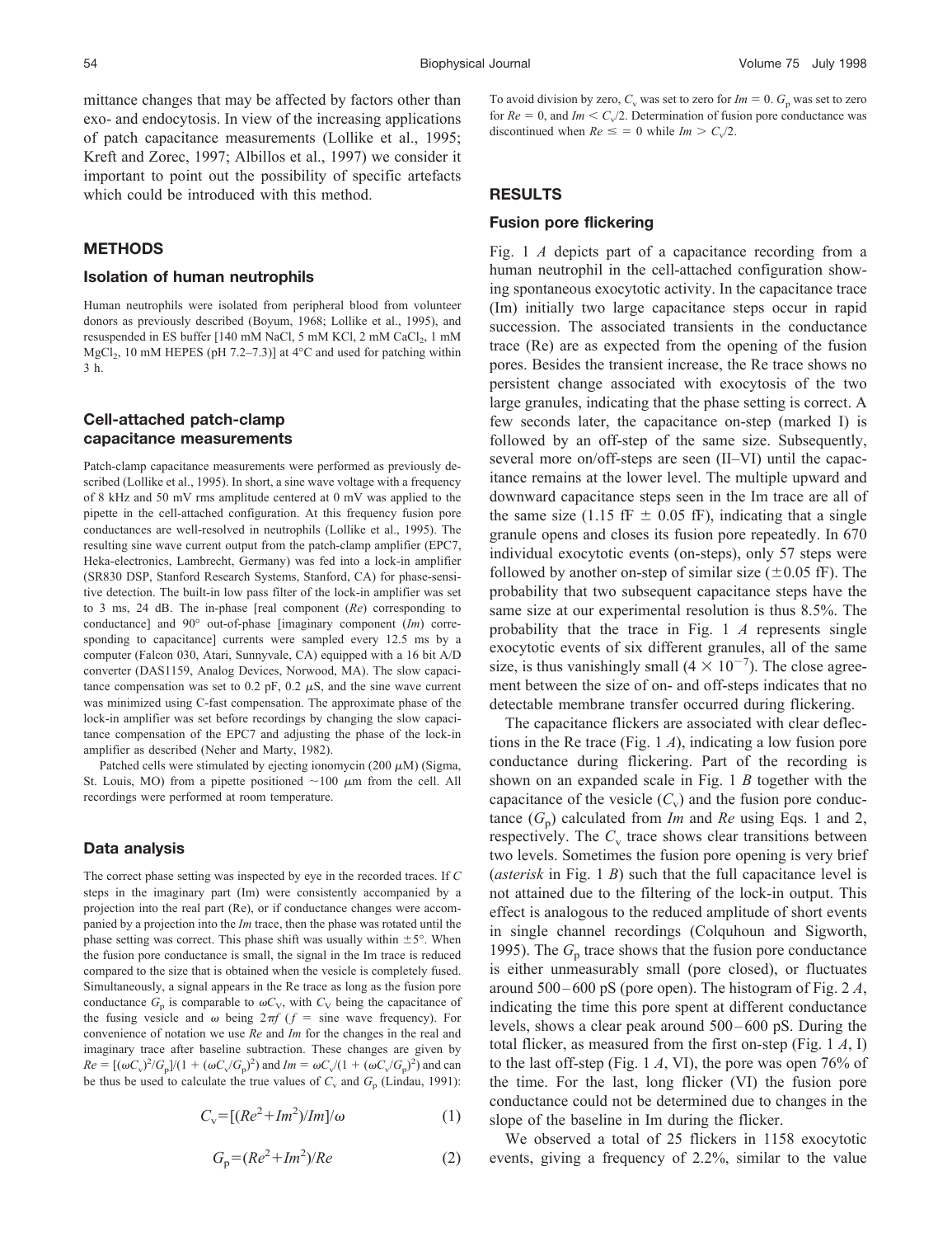

FIGURE 1 Capacitance flicker. (*A*) Part of a recording showing the imaginary part (Im, *upper trace*) and real part (Re, *lower trace*), corresponding to patch capacitance and patch conductance, respectively. Note the increased scaling in the Re trace. At (I) a flicker starts, with several distinct openings and closings of the fusion pore in a single granule. In addition to several very short flickers, six flickers are long enough to be fully resolved. The total duration of the flicker is 20.7 s, and the longest time the pore stays open is 10.5 s (VI). (*B*) The part within the rectangle of (*A*) shown on an expanded scale. The top and second trace are Im and Re, respectively. The third and fourth trace show  $C_V$  (vesicle capacitance) and *G*<sup>p</sup> (fusion pore conductance) as calculated using Eqs. 1 and 2. The baselines used to calculate the  $C_V$  and  $G_p$  traces are indicated by dotted lines in the Im and Re trace.

reported from recordings of flickers in beige mice mast cells (Spruce et al., 1990). Seven flickers occurred spontaneously before ionomycin stimulation, whereas the other flickers occurred at variable time following stimulation. Seventytwo percent (18 of 25) of the flickers were single flickers with an on-step followed by a single off-step; 28% were



FIGURE 2 Histograms showing the distribution of fusion pore conductances from the data of Fig. 1 *B* (*A*) and from all our analyzable flickers  $(n = 19)$  (*B*). Bins size 100 pS.

multiple flickers, as the event of Fig. 1 *A*. All flickers ended with an off-step, indicating that full fusion was unsuccessful. The range of flicker on-steps was  $0.38 - 5.48$  fF, corresponding to granules with a diameter from 120 to 680 nm. This indicates that all four vesicle/granule types of human neutrophils (Lollike et al., 1995) are able to flicker. Furthermore, all off-steps had the same size (within  $\pm$  0.05 fF) as their preceding on-step.

The fusion pore conductance could be estimated in 19 flickers. While the pore was open, its apparent conductance was  $\leq 1$  nS at least 98% of the time. Fig. 2 *B* shows the conductance histogram from all flickers. The bar at 0 pS indicates the closed state. There is also a significant amount of time where the conductance ranged between 50 and 250 pS, reflecting smaller fusion pore stages as previously described (Lollike et al., 1995).

## **Capacitance pseudoflickers**

In 7% (81 of 1158) of the total exocytotic events we observed pseudoflickers, i.e., an exocytic event followed by a capacitance decrease and with properties distinct from those of regular flickers. Four typical examples are shown in Fig. 3, *A–D*. All events are characterized by a gradual (non-stepwise) increase in the Im trace followed by a gradual decrease to a level higher than the baseline before the event. The gradual increase is accompanied by a transient increase in the Re trace, as expected for the opening and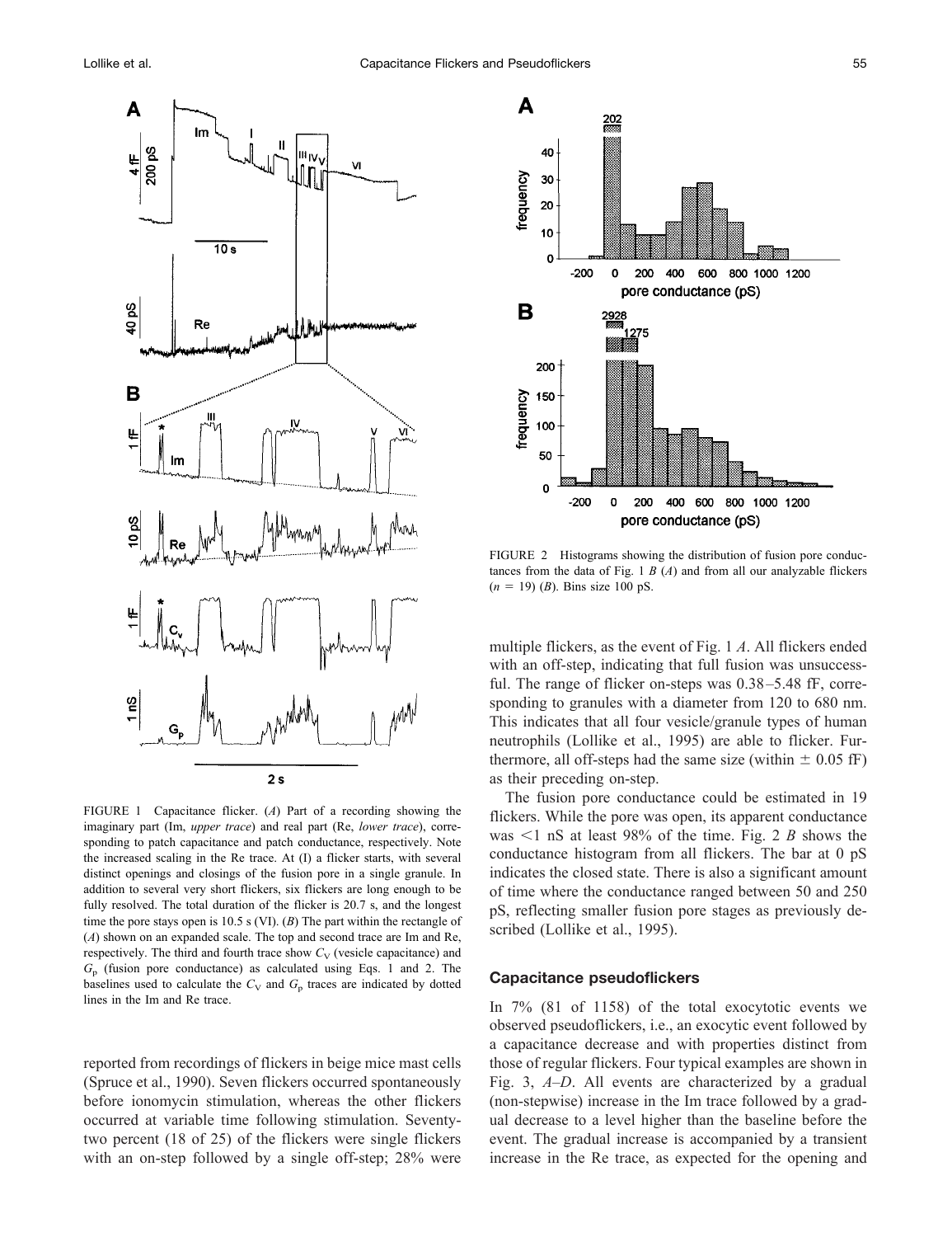

FIGURE 3 (*A–D*) Four examples of CDFE with different features. The point at which the capacitance decrease starts is indicated by vertical dotted lines, and in all cases occurs at the same time as the steep rise in fusion pore conductance  $(G_p)$ .  $(E)$  The relative capacitance decrease as related to the size of the preceding capacitance step.

expansion of a fusion pore. When  $C_v$  is calculated using equation 1, then the increase in capacitance becomes, once again, a step. This demonstrates, that exocytosis is not associated with conductance changes. Thus, the added vesicle membrane does not contribute additional conductance, e.g., ion channels. Also, the decay in the Im trace is not accompanied by a transient change in the Re trace. The capacitance decrease following exocytosis (CDFE) thus does not reflect the re-closing of the fusion pore and cannot be explained by endocytosis of a single vesicle. If the CDFE reflects endocytosis, then it must be rapid endocytosis of many small vesicles. At least for the slow decays of Fig. 3, *A, B,* and *D,* the decay phases show no steps  $>0.1$  fF, indicating that individual endocytosed vesicles must be  $<$ 60 nm.

The  $C_v$  trace is always characterized by a plateau, which persists while the fusion pore conductance is small. The mean plateau time (time between  $C_v$  step and start of capacitance decrease) was  $0.45 \pm 0.08$  s (SEM,  $n = 81$ ), ranging from the limit imposed by our time resolution of 12.5 ms to 3.3 s. The decrease commences at the time where rapid pore expansion occurs. In those events where we could resolve the fusion pore, the last reliable value of the fusion pore conductance had a mean value of  $1050 \pm 100$ pS (SEM,  $n = 30$ ).

The extent and the time course of the CDFE were variable. Fig. 3 *A* shows an event with a large capacitance decrease. The retarded pore expansion in Fig. 3 *B* is associated with a correspondingly long plateau in the  $C_v$  trace. The event in Fig. 3 *C* has a rapid decrease, and Fig. 3 *D* depicts an event with a small decrease compared to the preceding increase.

In Fig. 3 *E* the relative CDFE is plotted versus the preceding step size. Although the relative decrease scatters widely, it does not depend on the size of the triggering granule. The CDFE never exceeded the preceding capacitance increase, although in a few cases the size of the CDFE was similar to that of the increase. In these cases, the events were clearly distinguished from flickers by the non-stepwise decrease in the  $C_V$  trace. Also, the off-steps of flickers were never preceded by expansion of the fusion pore. The mean relative decrease was 52%.

# **DISCUSSION**

#### **Fusion pore flickering**

When a fusion pore forms, connecting the lumen of a secretory vesicle to the extracellular space, the size of the fusion pore can fluctuate and the pore can close again. Both the fluctuation and the closure of the fusion pore have ambiguously been termed flicker in the literature. We reserve the term flicker for a fusion pore that alternates between the open and the closed state, whereas we define variations in the conductance (size) of an open fusion pore as fluctuations (see also Melikyan et al., 1995).

In our cell-attached recordings from human neutrophils, 2.2% of the exocytotic events were flickers. It was demonstrated for the first time that also granules as small as 120 nm could flicker. The frequency of 2.2% is similar to that reported for mast cells (Spruce et al., 1990) which have very large granules and in fusion of cells expressing HA with erythrocytes (Spruce et al., 1991). This therefore suggests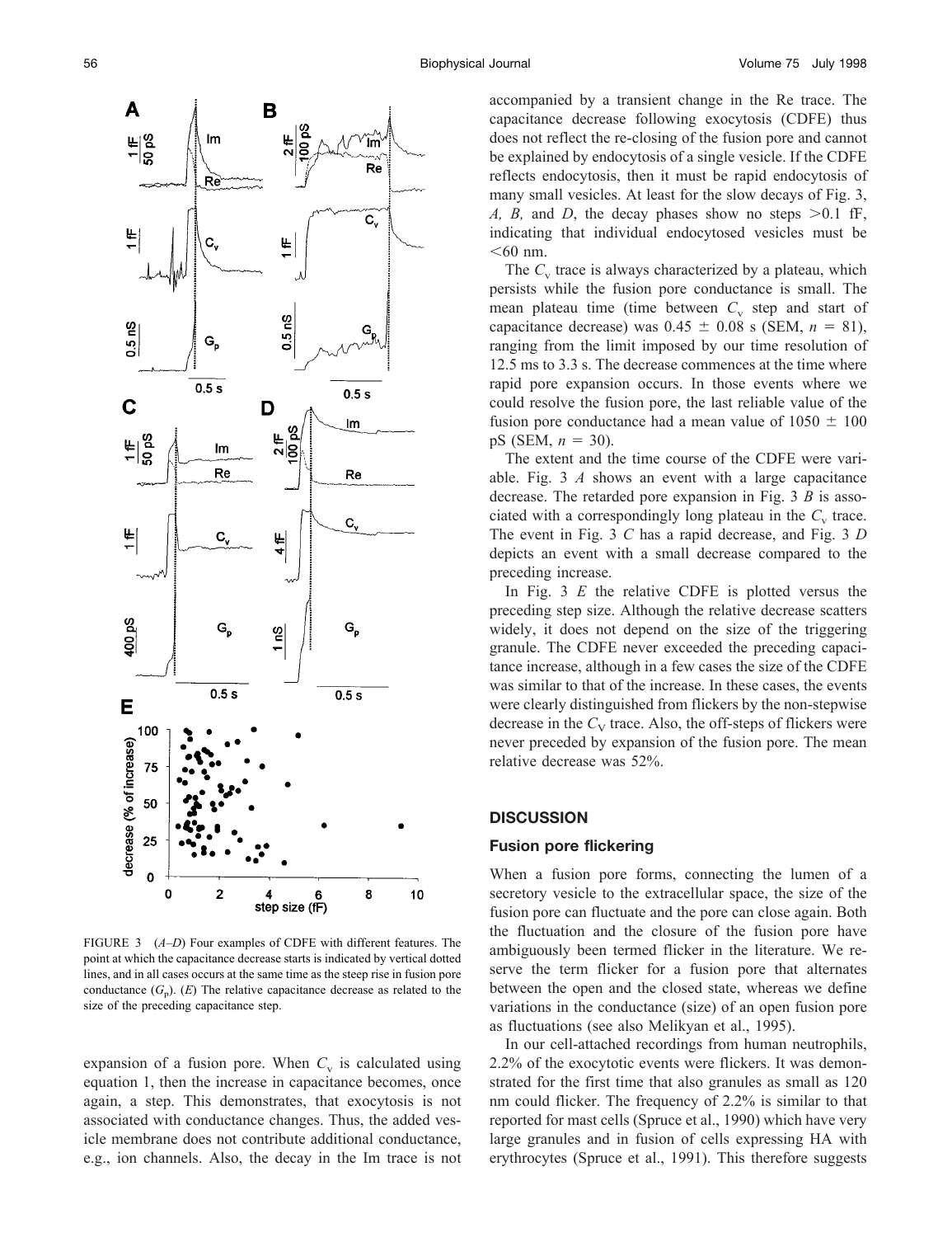that the mechanism responsible for the flicker phenomenon is independent of size and is not restricted to large granules. As in chromaffin cells (Albillos et al., 1997), flickers can be observed in neutrophils in the cell-attached configuration, leaving the cytoplasm unperturbed. Flickering is thus not artificially introduced by the recording configuration. Neither leakage of cytosolic components into the patch pipette in the whole-cell configuration, nor the stress imposed on the membrane patch in the cell-attached configuration, seems to induce or inhibit flickering. Flickering appears to be an inherent property of both exocytotic and viral fusion that occurs occasionally regardless of cell type, granule/cell size, or recording configuration. However, the frequency of observing flickers in fusion varies widely (Spruce et al., 1991; Melikyan et al., 1993; Oberhauser and Fernandez, 1996), and in fusion of cells expressing baculovirus GP64 no flickers are detected (Plonsky and Zimmerberg, 1996).

There are, however, some important differences between the well-characterized flickers in mast cells and the flickers in neutrophils. In mast cells, fusion pores can expand to a conductance of at least 8 nS and still close again (Spruce et al., 1990). Also, in mast cells flickers are eventually followed by irreversible fusion. In contrast, during flickers of small granules in neutrophils the fusion pore conductance remained below 1 nS and the flickers in neutrophils always ended with an off-step, indicating that irreversible fusion did not occur. Combined capacitance measurements and amerometry (Albillos et al., 1997) have recently shown that flickering chromaffin granules (similar in size to neutrophil granules) also have a pore conductance around 500 pS, and do not later undergo full fusion. Fusion pores formed between HA-expressing cells and lipid bilayers showed flickering states with 1–2 nS conductance (Melikyan et al., 1993). However, these pores could also close from conductance states up to 20 nS (Melikyan et al., 1995).

Monck and co-workers have reported a difference in size between the on- and off-step of flickers in mast cells (Monck et al., 1990; Oberhauser and Fernandez, 1996) suggesting that a net membrane transfer from the plasma membrane to the granule membrane occurs during flickering. In contrast, in human neutrophils the size of the offsteps was not different from that of the on-steps, even though the high resolution of our recordings allows detection of membrane transfer 300 times slower than that observed in mast cells. This indicates that net membrane transfer did not occur. In our experiments we cannot observe lipid transfer per se. We can only detect net membrane transfer leading to a measurable change in patch admittance. The absence of net membrane transfer in neutrophil flickers can be explained if the net driving force is zero. Either the granule membrane is not under tension, as suggested in mast cells (Monck et al., 1990), or the membrane tension in the granule membrane and in the plasma membrane are exactly balanced. In previous experiments on HA-mediated fusion, where fusion pore conductance and transfer of fluorescent lipids were measured simultaneously, it was found that lipid transfer may only occur when the fusion pore has expanded

beyond a critical conductance of  $\sim$  500 pS (Tse et al., 1993; Zimmerberg et al., 1994). It is thus possible that the small fusion pore during neutrophil flickers with conductance below 1 nS may not allow for membrane transfer.

## **Capacitance decrease following exocytosis**

Seven percent of the exocytotic events were followed by a capacitance decrease producing pseudoflickers. In contrast to regular flickers the decrease is gradual and does not reflect re-closing of a fusion pore. The frequency of CDFE events varied substantially among patches. Two patches with 100 and 57 exocytotic events showed no detectable CDFE. Since the average CDFE frequency is 7%, the likelihood that these two patches show no CDFE is  $7 \cdot 10^{-4}$  and  $1.6 \cdot 10^{-2}$ , respectively, if CDFE would occur randomly.

#### *Endocytotic mechanisms*

If this CDFE is interpreted as endocytosis, it must be a novel type of endocytosis strictly correlated with exocytosis of a single granule. It is triggered by irreversible fusion pore expansion and could be explained by rapid endocytosis of several very small  $( $60 \text{ nm}$ )$  vesicles. Decreases in plasma membrane tension upon exocytosis can cause endocytosis (Dai et al., 1997). The endocytosed membrane might originate either from the plasma membrane, as usually envisioned (Fig. 4 *A*), or from the granule membrane. Once the fusion pore expands and the granule is incorporated into the plasma membrane, focal points at which the granule membrane is attached to the cytoskeleton (Rothwell et al., 1989) could be ripped off and "left behind" (Fig. 4 *B*). Such a mechanism would be strictly correlated with incorporation of the granule membrane into the plasma membrane, and the relative capacitance decrease would vary depending on the degree of attachment to the cytoskeleton.

#### *Other mechanisms*

Besides endocytotic processes, other mechanisms generating the CDFE under our experimental conditions must be considered. In the cell-attached configuration the fraction of "free" versus total area of the patch membrane is  $\sim$ 30% (Sakmann and Neher, 1995). Thus, a significant part of the patch membrane is attached to the pipette glass, contributing to the giga seal. The exocytotic events we monitor in the cell-attached configuration occur in the free area of the patch membrane. The full incorporation of a vesicle into the plasma membrane leads to a change in the overall geometry of the patch. In some cases, this could lead to increased attachment of membrane to the glass and a corresponding decrease of the free area contributing to the patch capacitance (Fig. 4 *C*). This would electrically be detected as a decrease in capacitance, and could thus also explain the CDFE.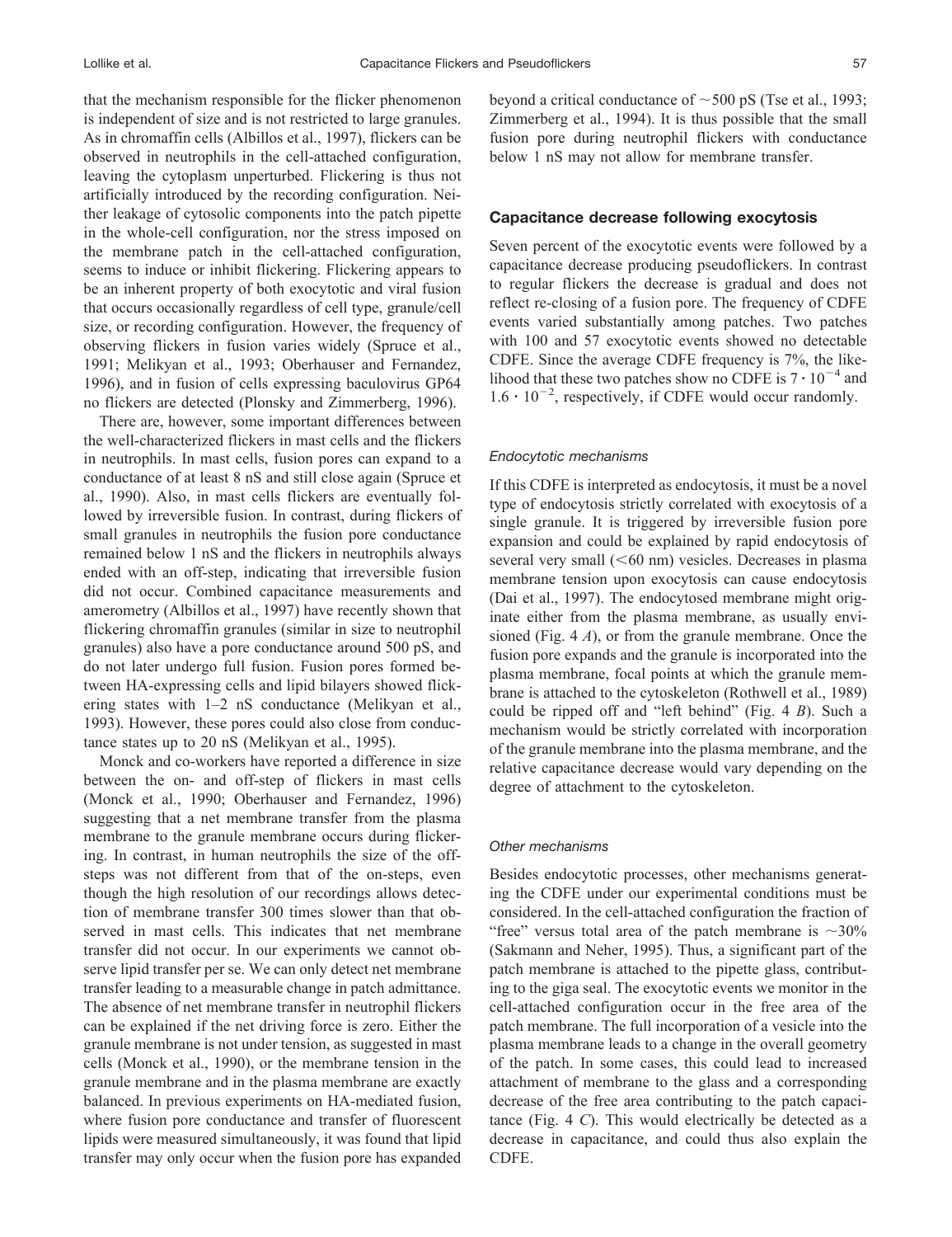

FIGURE 4 Illustration of three alternative explanations for the CDFE. In (*A*) a conventional endocytotic mechanism retrieves membrane from the exocytosed granule (purple) or the plasma membrane (yellow). The size of endocytosed vesicles is <50 nm. In (*B*) the loss of membrane occurs when the exocytosed granule is rapidly detached from the cytoskeleton. In (*C*) the CDFE is attributed to increased attachment of membrane to the patch pipette tip (pp). II and III show the inset in I on an expanded scale. The other colors indicated: black, plasma membrane (pm) or patch pipette (pp); green, cytoplasmic granule; blue, exocytosed granule or granule membrane; red, "lost" membrane; gray, cytoskeleton (c) or patch membrane contributing to seal. Only black, blue, purple, and yellow membranes contribute to the measured capacitance.

Since the CDFE is non-stepwise we cannot distinguish between an endocytotic mechanism and a geometrical change in the patch following exocytosis of a single granule. The high resolution of our recordings indicates that if the CDFE are due to endocytosis, then it must be mediated by unusually small vesicles. It should thus be emphasized that gradual changes in capacitance must be interpreted with caution, since changes in patch admittance may reflect other effects than exo- or endocytosis introduced in the cellattached configuration.

## **"Safe size" of fusion pore of small granules**

The properties determining the fate of the fusion pore must reside in the fusion protein(s), the membrane lipid composition, or the mechanical forces driving fusion. From our data it seems that 1 nS is a critical size of fusion pore conductance of small granules. Thus, at pore conductances  $1$  nS the pore is fully capable of closure, whereas at pore conductances above 1 nS the pore expands rapidly and irreversibly. Similar conductance levels were observed during flicker in chromaffin cells (Albillos et al., 1997). In contrast, the pore conductance could be as high as 8 nS in mast cells (Spruce et al., 1990), and 20 nS in fusion of HA

expressing cells to bilayers (Melikyan et al., 1995), and in both cases the fusion pore could still close. A straightforward explanation of this discrepancy could be the difference in size, the mast cell granules, and HA expressing cells being much larger than neutrophil or chromaffin granules. The high curvature of the small granules, having an at least 10 times smaller diameter, could contribute to the driving force for rapid pore expansion leading to complete fusion. Alternatively, the properties of the granular matrix, which differ among different granule types, might be responsible for the ability of mast cell granules to re-close expanded fusion pores. However, this can hardly explain the ability of large viral fusion pores to re-close. It has recently been suggested that increased tension in the plasma membrane might favor expansion of the fusion pore (Sheetz and Dai, 1996). In the cell-attached configuration, increased tension will be present in the patch membrane, which might promote rapid irreversible pore expansion once a critical pore size has been reached.

We thank Wolf Almers, Jack Cowland, Ole Sørensen, and Thomas Bratt for critically reading the manuscript.

This work has been supported by the Deutsche Forschungsgemeinschaft (Grant Li 443/9-1, to M.L.), by a grant from the Alfred Benzon Foundation